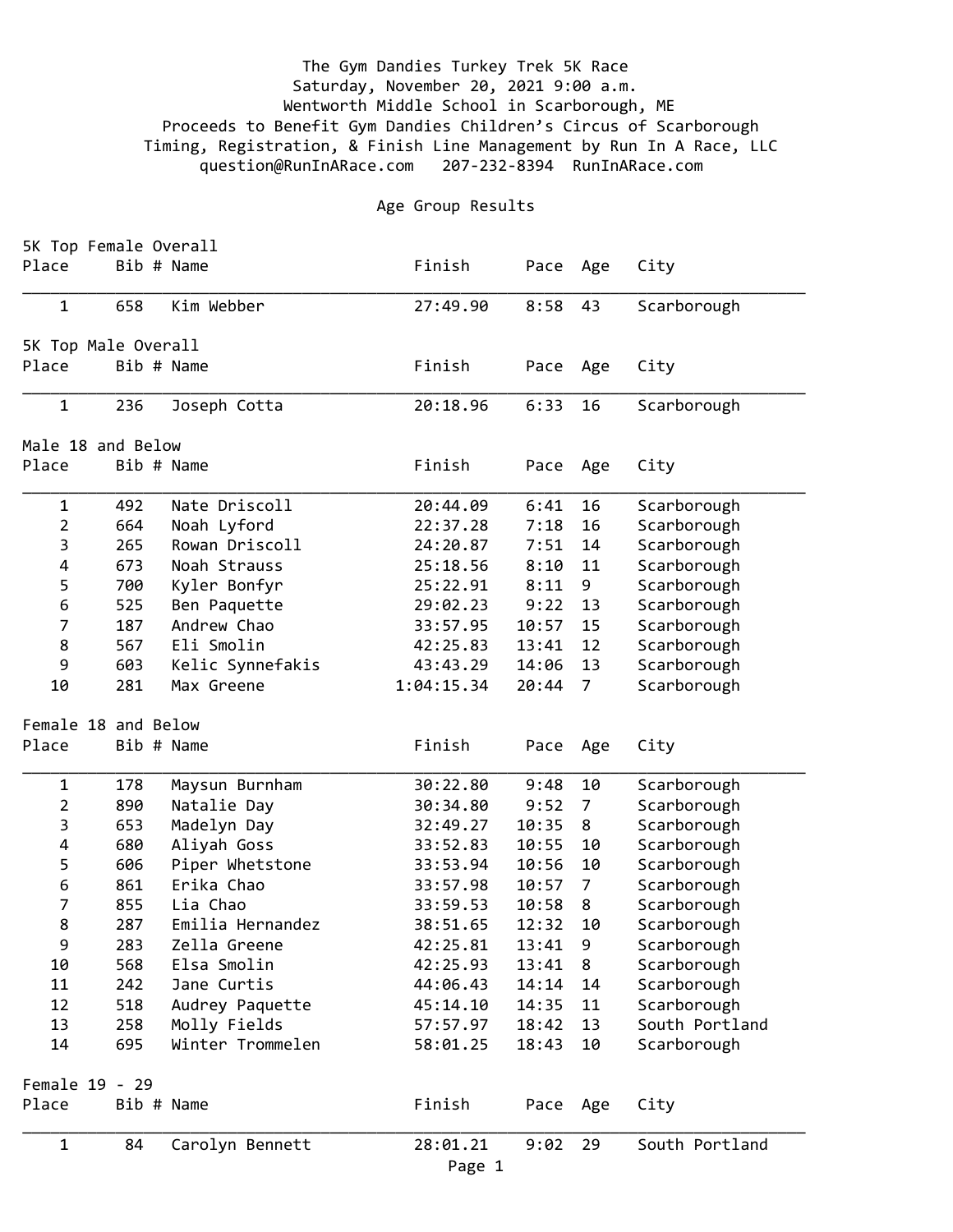| Male 30 - 39   |            |                                 |                        |                |          |                               |
|----------------|------------|---------------------------------|------------------------|----------------|----------|-------------------------------|
| Place          | Bib # Name |                                 | Finish                 | Pace           | Age      | City                          |
| $\mathbf 1$    | 879        | Phil Doughty                    | 27:58.52               | 9:01           | 38       | Waterboro                     |
| $\overline{2}$ | 669        | Daniel Strauss                  | 30:07.17               | 9:43           | 39       | Scarborough                   |
| 3              | 254        | Yaz Fakhouri                    | 30:23.43               | 9:48           | 31       | Scarborough                   |
| 4              | 83         | Janoah Bailin                   | 43:45.68               | 14:07          | 32       | Peaks Island                  |
| 5              | 90         | Dana Bennett                    | 55:32.55               | 17:55          | 34       | Portland                      |
|                |            |                                 |                        |                |          |                               |
| Female 30 - 39 |            |                                 |                        |                |          |                               |
| Place          | Bib # Name |                                 | Finish                 | Pace           | Age      | City                          |
| $\mathbf 1$    | 298        | Maggie Loeffelholz              | 28:09.14               | 9:05           | 31       | Portland                      |
| $\overline{2}$ | 561        | Meloney Santeusanio             | 31:29.99               | 10:09          | 34       | Scarborough                   |
| 3              | 177        | Lisa Bjerke                     | 43:52.82               | 14:09          | 32       | Somerville MA                 |
| 4              | 579        | Edith Synnefakis                | 53:56.85               | 17:24          | 35       | Scarborough                   |
| Male 40 - 49   |            |                                 |                        |                |          |                               |
| Place          | Bib # Name |                                 | Finish                 | Pace           | Age      | City                          |
|                |            |                                 |                        |                |          |                               |
| $\mathbf 1$    | 186        | Joshua Chalmers                 | 23:35.53               | 7:36           | 47       | Scarborough                   |
| $\overline{2}$ | 293        | Nate Hjort                      | 31:40.23               | 10:13          | 40       | Scarborough                   |
| 3              | 294        | Troy Huynh                      | 32:26.88               | 10:28          | 43       | Scarborough                   |
| $\pmb{4}$      | 566        | David Smolin                    | 42:25.71               | 13:41          | 45       | Scarborough                   |
| 5              | 227        | Keith Cole                      | 59:15.85               | 19:07          | 43       | South Portland                |
| Female 40 - 49 |            |                                 |                        |                |          |                               |
| Place          | Bib # Name |                                 | Finish                 | Pace           | Age      | City                          |
| $\mathbf 1$    | 668        | Cody Strauss                    | 30:01.64               | 9:41           | 40       | Scarborough                   |
| $\overline{2}$ | 517        | Mary Nguyen                     | 32:25.47               | 10:27          | 42       | Scarborough                   |
| 3              | 652        | Jessica Day                     | 32:49.57               | 10:35          | 43       | Scarborough                   |
| 4              | 605        | Kelly Whetstone                 | 33:53.93               | 10:56          | 43       | Scarborough                   |
| 5              | 292        | Paola Hernandez                 | 38:51.51               | 12:32          | 46       | Scarborough                   |
| 6              | 510        | Laura McCormick                 | 41:00.68               | 13:14          | 49       | Scarborough                   |
| 7              | 604        | Donna Wampole                   | 48:04.25               | 15:30          | 44       | Portland                      |
| 8              | 650        | Kristin Wiley                   | 48:33.28               | 15:40          | 45       | Scarborough                   |
| 9              | 238        | Becky Cowie                     | 51:56.25               | 16:45          | 40       | Scarborough                   |
|                |            | Heather Grondin                 |                        |                |          |                               |
| 10             | 285        |                                 | 51:56.36               | 16:45          | 42       | Scarborough                   |
| 11<br>12       | 212<br>280 | Jennifer Cole<br>Maureen Greene | 59:22.66<br>1:04:18.23 | 19:09<br>20:45 | 43<br>46 | South Portland<br>Scarborough |
|                |            |                                 |                        |                |          |                               |
| Male 50 - 59   |            |                                 |                        |                |          |                               |
| Place          | Bib # Name |                                 | Finish                 | Pace           | Age      | City                          |
| $\mathbf 1$    | 245        | Robert Curtis                   | 29:06.30               | 9:23           | 57       | Scarborough                   |
| Female 50 - 59 |            |                                 |                        |                |          |                               |
| Place          | Bib # Name |                                 | Finish                 | Pace           | Age      | City                          |
| $\mathbf 1$    | 179        | Roxanne Burnham                 | 30:23.61               | 9:48           | 57       | Scarborough                   |
| $\overline{2}$ | 569        | Jen Steele-Skillings            | 45:14.39               | 14:35          | 53       | Scarborough                   |